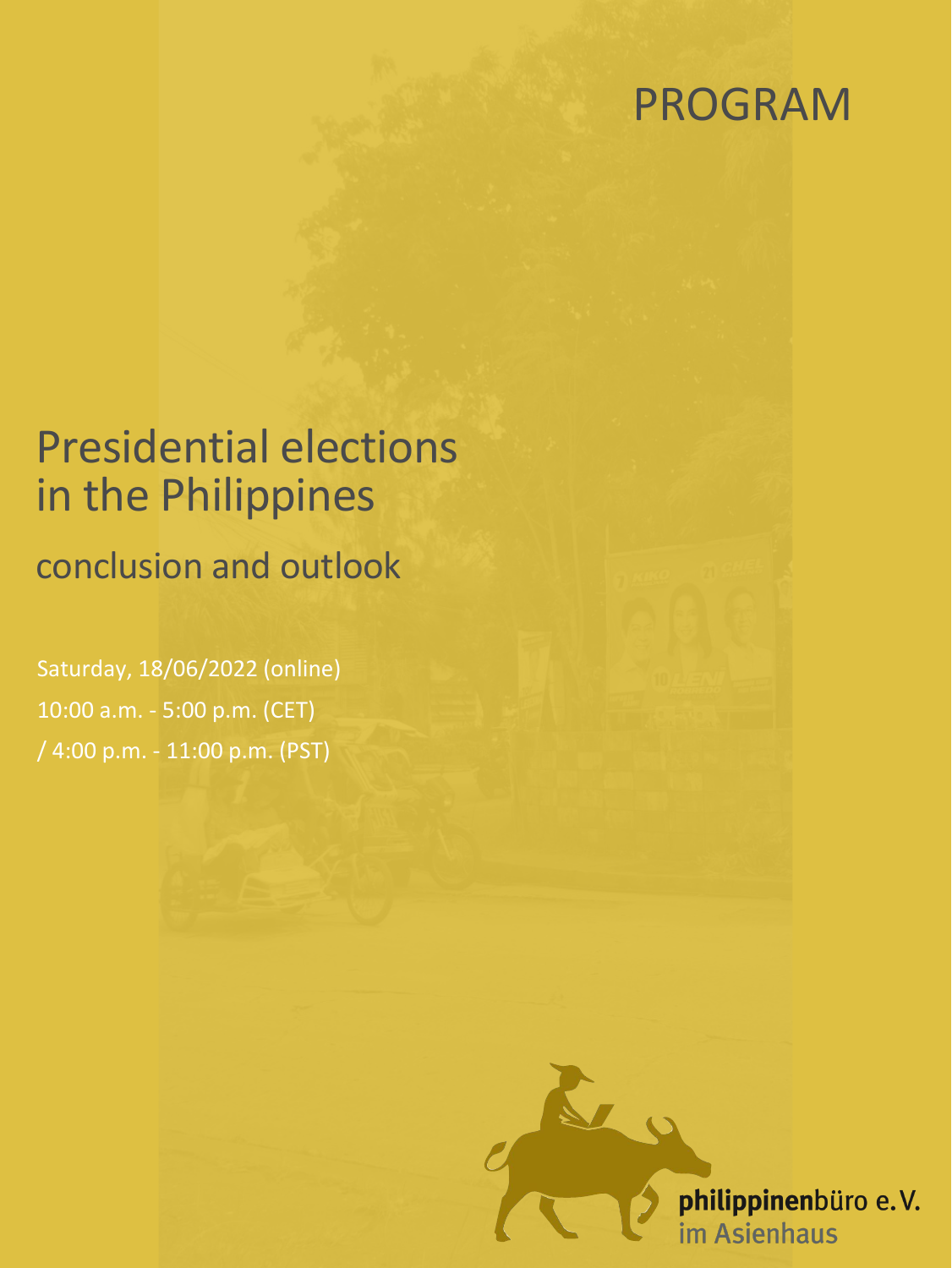## PROGRAM

| 10:00 | <b>Welcome and introduction</b>                                                                                                                                                      |
|-------|--------------------------------------------------------------------------------------------------------------------------------------------------------------------------------------|
|       | <b>Review of the election campaign</b>                                                                                                                                               |
| 10:30 | <b>Election monitoring</b>                                                                                                                                                           |
|       | Speaker: Peter Murphy, Global chairperson of International Coalition for Human Rights in<br>the Philippines (ICHRP), organizer of the International Organization for Migration (IOM) |
|       | Moderation: Hannah Wolf and Analie Neiteler, philippinenbüro                                                                                                                         |
| 11:00 | The role of disinformation in the election campaigns                                                                                                                                 |
|       | Speaker: Regine Cabato, journalist for the Washington Post                                                                                                                           |
|       | Moderation: Hannah Wolf and Analie Neiteler, philippinenbüro                                                                                                                         |
| 11:40 | <b>Discussion and open Forum</b>                                                                                                                                                     |
|       | Moderation: Hannah Wolf and Analie Neiteler, philippinenbüro                                                                                                                         |
| 12:00 | <b>Break</b>                                                                                                                                                                         |
|       | New government - How to move forward?                                                                                                                                                |
| 12:15 | New social cohesion or fueled divide - State of the Nation                                                                                                                           |
|       | Speaker: Joshua Makalintal, freelance writer and researcher                                                                                                                          |
|       | Moderation: Hannah Wolf and Analie Neiteler, philippinenbüro                                                                                                                         |
| 13:00 | Lunch break                                                                                                                                                                          |
| 14:00 | Civil society perspectives on the future of:                                                                                                                                         |
|       | <b>Economy and social justice (English)</b>                                                                                                                                          |
|       | Speaker: Sonny Africa, executive director IBON Foundation                                                                                                                            |
|       | Moderation: Joshua Makalintal, freelance writer and researcher                                                                                                                       |
|       | Climate justice (English)                                                                                                                                                            |
|       | Speaker: Jon Bonifacio, climate activist and national coordinator of Youth Advocates for<br><b>Climate Action Philippines (YACAP)</b>                                                |
|       | Moderation: Hannah Wolf, philippinenbüro                                                                                                                                             |
|       | Women's rights and the LGBTIQ*-community (German)                                                                                                                                    |
|       | Speaker: Marina Wetzlmaier, author and journalist for print and radio                                                                                                                |
|       | Moderation: Mirjam Overhoff, philippinenbüro                                                                                                                                         |
| 15:15 | <b>Break</b>                                                                                                                                                                         |
| 15:30 | <b>Conclusion: Prospects for political</b>                                                                                                                                           |
|       | activism and solidarity                                                                                                                                                              |
|       | <b>Moderation: Hannah Wolf and</b>                                                                                                                                                   |
|       | Analie Neiteler, philippinenbüro                                                                                                                                                     |
| 17:00 | philippinenbüro e.V.<br>im Asienhaus<br>End                                                                                                                                          |